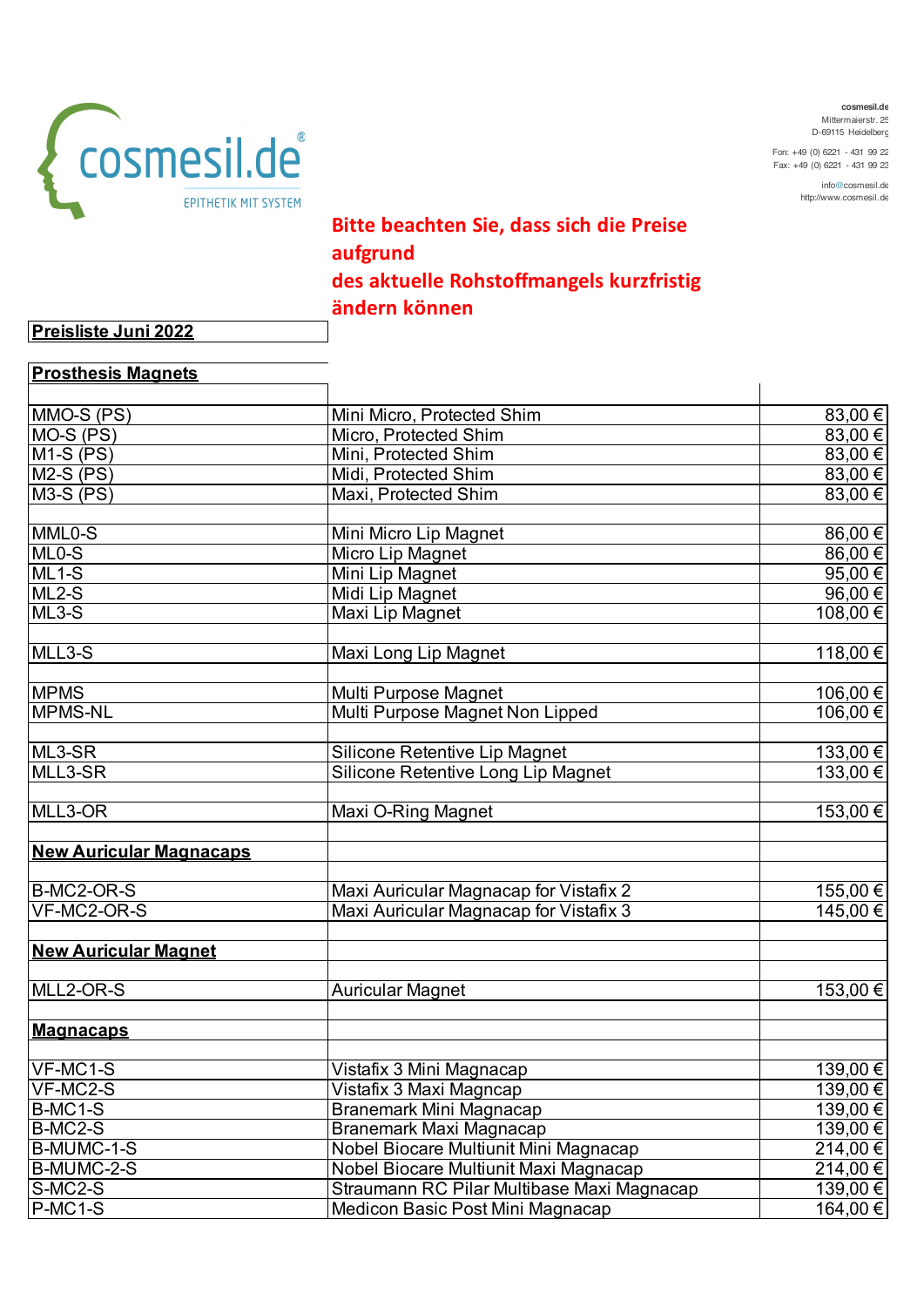| P-MC2-S                       | Medicon Basic Post Maxi Magnacap                 | 164,00 € |
|-------------------------------|--------------------------------------------------|----------|
|                               |                                                  |          |
| <b>Magnabutments</b>          |                                                  |          |
|                               |                                                  |          |
| B-MA1-S                       | <b>Branemark Mini Magnabutment</b>               | 216,00 € |
| B-MA2-S                       | <b>Branemark Maxi Magnabutment</b>               | 216,00€  |
| S-MA2-S                       | Straumann ITI Maxi Magnabutment                  | 216,00€  |
| E-MA1-S                       | Cochlear (Vistafix) Mini Magnabutment            | 216,00€  |
| E-MA2-S                       | Cochlear (Vistafix) Maxi Magnabutment            | 216,00€  |
| IE-MA1-S                      | Southern Implants IE System Mini Magnabutment    | 216,00€  |
| IE-MA2-S                      | Southern Implants IE System Maxi Magnabutment    | 216,00€  |
| IT-MA2-S                      | Southern Implants IT System Maxi Magnabutment    | 216,00€  |
| HX-MA1-S                      | Southern Implants External Hex Mini Magnabutment | 216,00€  |
| HX-MA2-S                      | Southern Implants External Hex Maxi Magnabutment | 216,00€  |
| P-MA1 5.0                     | Medicon Mini Magnabutment Epiplating 5.0mm       | 185,00 € |
| P-MA2 1.6                     | Medicon Maxi Magnabutment Epiplating 1.6mm       | 199,00 € |
| $\overline{P}$ -MA2 3.5       | Medicon Maxi Magnabutment Epiplating 3.5mm       | 199,00 € |
| P-MA2 5.0                     | Medicon Maxi Magnabutment Epiplating 5.0mm       | 199,00€  |
| P-MA2 6.5                     | Medicon Maxi Magnabutment Epiplating 6.5mm       | 199,00€  |
|                               |                                                  |          |
| <b>Other Attachments</b>      |                                                  |          |
|                               |                                                  |          |
| IK1                           | Mini Insert Keeper                               | 87,00 €  |
| $\overline{IK2}$              | Maxi Insert Keeper                               | 87,00€   |
|                               |                                                  |          |
| <b>Laboratory Accessories</b> |                                                  |          |
|                               |                                                  |          |
| CF1                           | Mini Hand Capfit Tool                            | 178,00 € |
| CF2                           | <b>Maxi Hand Capfit Tool</b>                     | 178,00 € |
| CF3                           | Mini Latch Capfit Tool                           | 178,00 € |
| CF4                           | Maxi Latch Capfit Tool                           | 178,00 € |
| LAA1                          | Mini Lab Abutment                                | 54,00 €  |
| LAA <sub>2</sub>              | Maxi Lab Abutment                                | 54,00€   |
| LR <sub>1</sub>               | Mini Locator Ring                                | 26,00€   |
| LR <sub>2</sub>               | Maxi Locator Ring                                | 26,00€   |
| LR-LL <sub>2</sub>            | Long Lip Locator Ring                            | 30,00 €  |
| B-LAC-1                       | Mini Lab Analogue                                | 74,00 €  |
| B-LAC-2                       | Maxi Lab Analogue                                | 74,00 €  |
| JB-AFK-1                      | Mini Impression Magnet                           | 47,00 €  |
| JB-AFK-2                      | <b>Maxi Impression Magnet</b>                    |          |
|                               |                                                  | 47,00 €  |
| <b>JB-AFK-OR</b>              | <b>Auricular System Impression Magnet</b>        | 47,00 €  |
| VF-LAC1                       | Mini Lab Analogue Vistafix 3                     | 93,00€   |
| VF-LAC2                       | Maxi Lab Analogue Vistafix 3                     | 93,00 €  |
| VF-LAC2-OR                    | Maxi Lab Analogue Auricular Vistafix 3           | 93,00 €  |
| <b>B-LAC2-OR</b>              | Maxi Lab Analogue Auricular Vistafix 2           | 73,00 €  |
| <b>MPMA</b>                   | Multi Purpose Magnet Lab Analogue                | 64,00€   |
|                               |                                                  |          |
| <b>Platinum Silicones</b>     |                                                  |          |
|                               |                                                  |          |
| M73                           | <b>Trial Kt</b>                                  | 98,00 €  |
|                               |                                                  |          |
| M511 500g                     | Platinum Silicone Rubber, 10:1 System            | 142,00 € |
| M511 1kg                      |                                                  | 261,00 € |
|                               |                                                  |          |
| Z004 500g                     | Platinum Silicone Rubber, 1:1 System             | 259,00 € |
|                               |                                                  |          |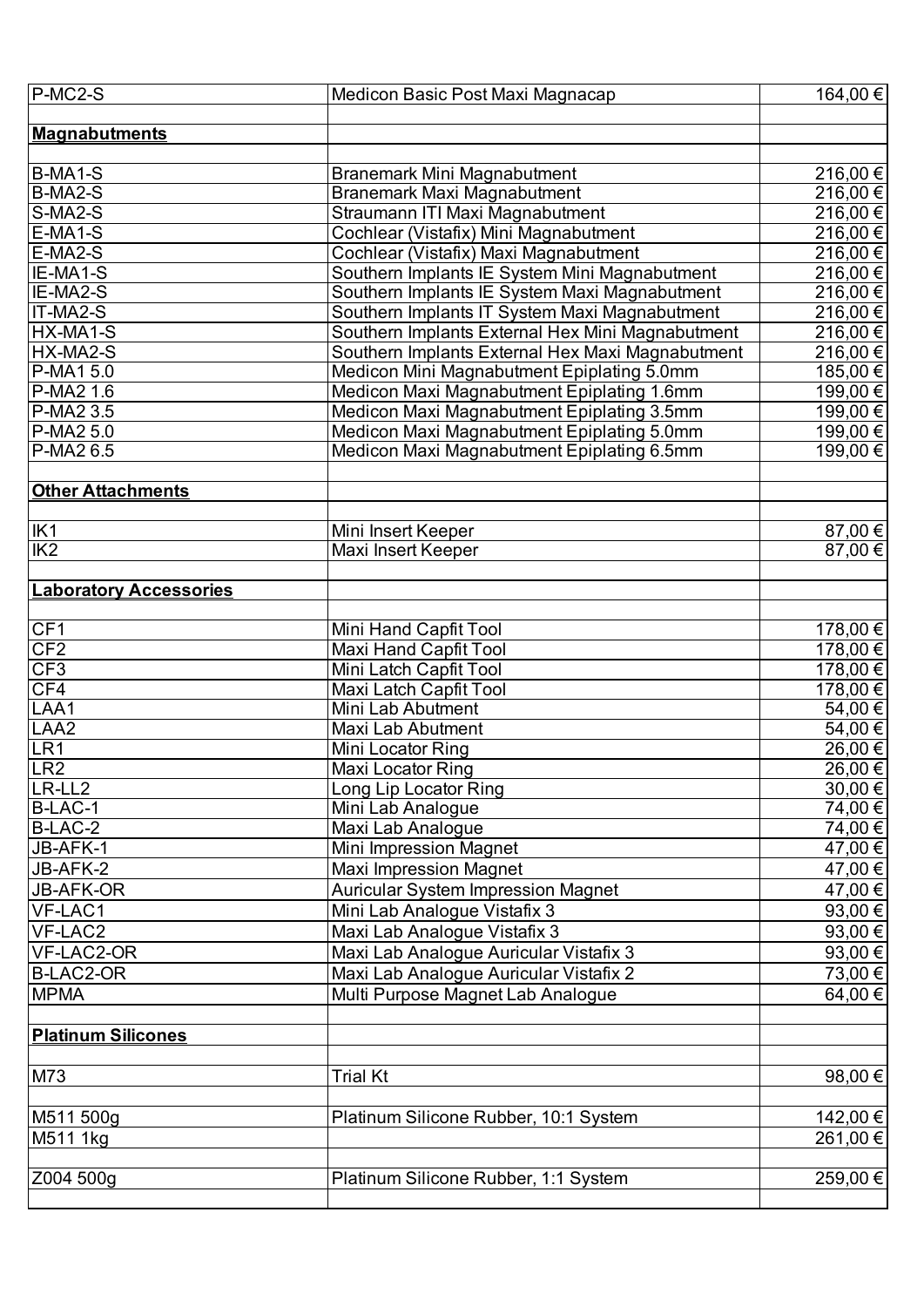| M514                         | Anti Slump Agent, 20g                              | 45,00 €    |
|------------------------------|----------------------------------------------------|------------|
| M513                         | Softening Agent, 100g                              | 46,00 €    |
| M510                         | Gel Catalyst, 100g                                 | 45,00€     |
|                              |                                                    |            |
| $\mathsf{S}\text{-}25$       | TechSil 25 Silicone Elastomer with Catalyst, 1kg   | 216,00 €   |
| ELAST <sub>42</sub>          | Elastomer 42 Silicone Elastomer with Catalyst, 1kg | 212,00 €   |
|                              |                                                    |            |
| A-221-05-LSR                 | Liquid Silicone Rubber (LSR) Systems, 1:1, 900g    | 154,00€    |
| A-223-30-LSR                 |                                                    | 154,00 €   |
| A-223-40-LSR                 |                                                    | 154,00€    |
| A-225-50-LSR                 |                                                    | 154,00 €   |
| A-225-60-LSR                 |                                                    | 154,00 €   |
|                              |                                                    |            |
| A-300-1                      | Thixo Thixotropic Agent, 30g                       | 61,00 €    |
| A-300-8                      | Thixo Translucent Thixotropic Agent, 30g           | 61,00€     |
|                              |                                                    |            |
| <b>HCR Gum Silicones</b>     |                                                    |            |
|                              |                                                    |            |
| <b>AL10-A</b>                | Alsil Gum Shore 10 1kg Kit                         | 104,00 €   |
| AL10-B                       | Alsil Gum Shore 10 5kg Kit                         | 421,00 €   |
|                              |                                                    |            |
| AL20-A                       | Alsil Gum Shore 20 1kg Kit                         | 99,00€     |
| AL20-B                       | Alsil Gum Shore 20 5kg Kit                         | 399,00 €   |
|                              |                                                    |            |
| <b>AL35-A</b>                | Alsil Gum Shore 35 1kg Kit                         | 94,00€     |
| <b>AL35-B</b>                | Alsil Gum Shore 35 5kg Kit                         | 373,00 €   |
|                              |                                                    |            |
| AL60-A                       | Alsil Gum Shore 60 1kg Kit                         | 94,00€     |
| <b>AL60-B</b>                | Alsil Gum Shore 60 5kg Kit                         | 372,00 €   |
|                              |                                                    |            |
| <b>AL80-A</b>                | Alsil Gum Shore 80 1kg Kit                         | 148,00€    |
| AL80-B                       | Alsil Gum Shore 80 5kg Kit                         | 622,00 €   |
| <b>AL80-C</b>                | Alsil Gum Shore 80 20kg Kit                        |            |
|                              |                                                    |            |
| G20                          | Techsil Gum Shore 20A 13.6kg Kit                   | 2.250,00 € |
| G35                          | Techsil Gum Shore 35A 13.6kg Kit                   | 2.250,00 € |
| G65                          | Techsil Gum Shore 65A 13.6kg Kit                   | 2.250,00 € |
|                              |                                                    |            |
| <b>Spectromatch Products</b> |                                                    |            |
|                              |                                                    |            |
| <b>ESKIN</b>                 | E-Skin Spectrocolourieter (inkl. Farben)           | 3.700,00 € |
| ES-XX                        | E-Skin Colour 10g                                  | 49,00 €    |
|                              |                                                    |            |
| <b>RSXX HCR</b>              | Reality Series HCR Silicone 125g                   | 69,00€     |
| <b>RSSK HCR</b>              | <b>Reality Series HCR Starter Kit</b>              | 446,00 €   |
|                              |                                                    |            |
| RSXX M511 125                | Reality Series LSR (M511) 125g                     | 60,00 €    |
| <b>RSXX M511 250</b>         | Reality Series LSR (M511) 250g                     | 126,00 €   |
| <b>RSXX M511 500</b>         | Reality Series LSR (M511) 500g                     | 382,00 €   |
|                              |                                                    |            |
| <b>Impression Materials</b>  |                                                    |            |
|                              |                                                    |            |
| M517 (1-9 Stk)               | CoForm Thixo Soft,                                 |            |
|                              | High Accuracy Platinum System Impression Material, |            |
|                              | 40 <sub>g</sub>                                    | 34,00 €    |
|                              |                                                    |            |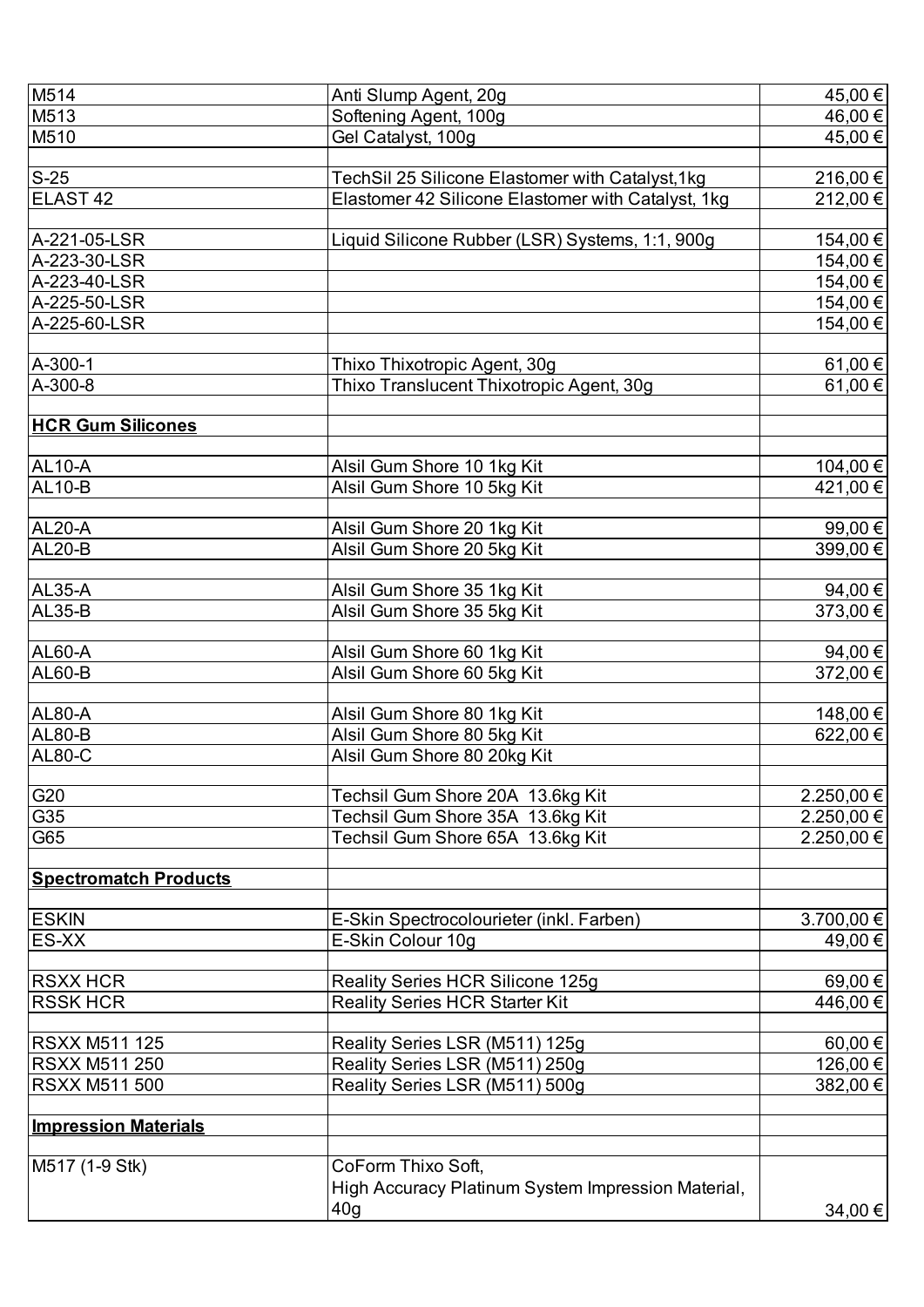| M517 (10-49 Stk)               |                                                    | 32,00 €   |
|--------------------------------|----------------------------------------------------|-----------|
| M517 (50-99 Stk)               |                                                    | 31,00 €   |
| M517 (ab 100 Stk)              |                                                    | 26,00€    |
| M518                           | CoForm Hard,                                       |           |
|                                | High Accuracy Platinum System Impression Material, |           |
|                                | 40 <sub>g</sub>                                    | 34,00 €   |
| M518 (10-49 Stk)               |                                                    | 32,00 €   |
| M518 (50-99 Stk)               |                                                    | 31,00 €   |
| M518 (ab 100 Stk)              |                                                    | 26,00 €   |
|                                |                                                    |           |
| <b>Silicone Accessories</b>    |                                                    |           |
|                                |                                                    |           |
| A-100                          | Medical Adhesive Type A, 60mL                      | 90,00 €   |
|                                |                                                    |           |
| G531, 75g                      | RTV Silicone, 75g                                  | 75,00 €   |
| G531, 25g                      | RTV Silicone, 25g                                  | 40,00€    |
|                                |                                                    |           |
| <u>Primers</u>                 |                                                    |           |
| A-304                          | Primer, 30g                                        | 41,00 €   |
| $\overline{A}$ -330-G          | Gold Platinum Primer, 14g                          | 93,00€    |
| <b>FE-100</b>                  | Extrinsic Solvent, 60g                             | 26,00 €   |
| G611                           | Platinum Primer, 10g                               | 67,00€    |
|                                |                                                    |           |
| Pigments                       |                                                    |           |
|                                |                                                    |           |
| P101-P129                      | Technovent Master Colours, 15g                     | 36,00 €   |
| P401-P420                      | Technovent Basic Skin Shades, 15g                  | 30,00 €   |
| P301-P311                      | Technovent Flocking, 7g                            | 28,00 €   |
| P201-P227                      | Technovent Dry Pigments, 7g                        | 28,00 €   |
|                                |                                                    |           |
| $\overline{P}$ 199             | Technovent Master Colour Kit, 10x10g               | 65,00 €   |
| <b>P499</b>                    | Technovent Skin Shade Kit, 12x10g                  | 86,00€    |
| P702                           | Technovent Extrinsic Colour Kit (9 x 15ml)         | 88,00€    |
|                                |                                                    |           |
| <b>Colour Accessories</b>      |                                                    |           |
|                                |                                                    |           |
| <b>P601</b>                    | Short Veining Fibres, 10g                          | 17,00 €   |
| $H-135-R$                      | Factor II, Long Veining Fibres, 2oz                | $30,00$ € |
| G805                           | Colour Match Sheets, 50 pk                         | 20,00€    |
|                                |                                                    |           |
| P702j                          | Colour Thinner, 50mL                               | 35,00 €   |
|                                |                                                    |           |
| <b>P799</b>                    | <b>Extrinsic Sealant 40g</b>                       | 36,00 €   |
|                                |                                                    |           |
| <b>Factor II Colour System</b> |                                                    |           |
|                                |                                                    |           |
| H - All Codes                  | Flocking, 57g                                      | 28,00 €   |
|                                |                                                    |           |
| I - All Codes                  | Silicone Paste, 30g                                | 54,00 €   |
|                                |                                                    |           |
| FI, FE, FI/FE- All Codes       | Master Colours, 15g Intrinsic/Extrinsic            | 61,00 €   |
| FI-SK - All Codes              | Skin Shades, 15g                                   | 61,00 €   |
|                                |                                                    |           |